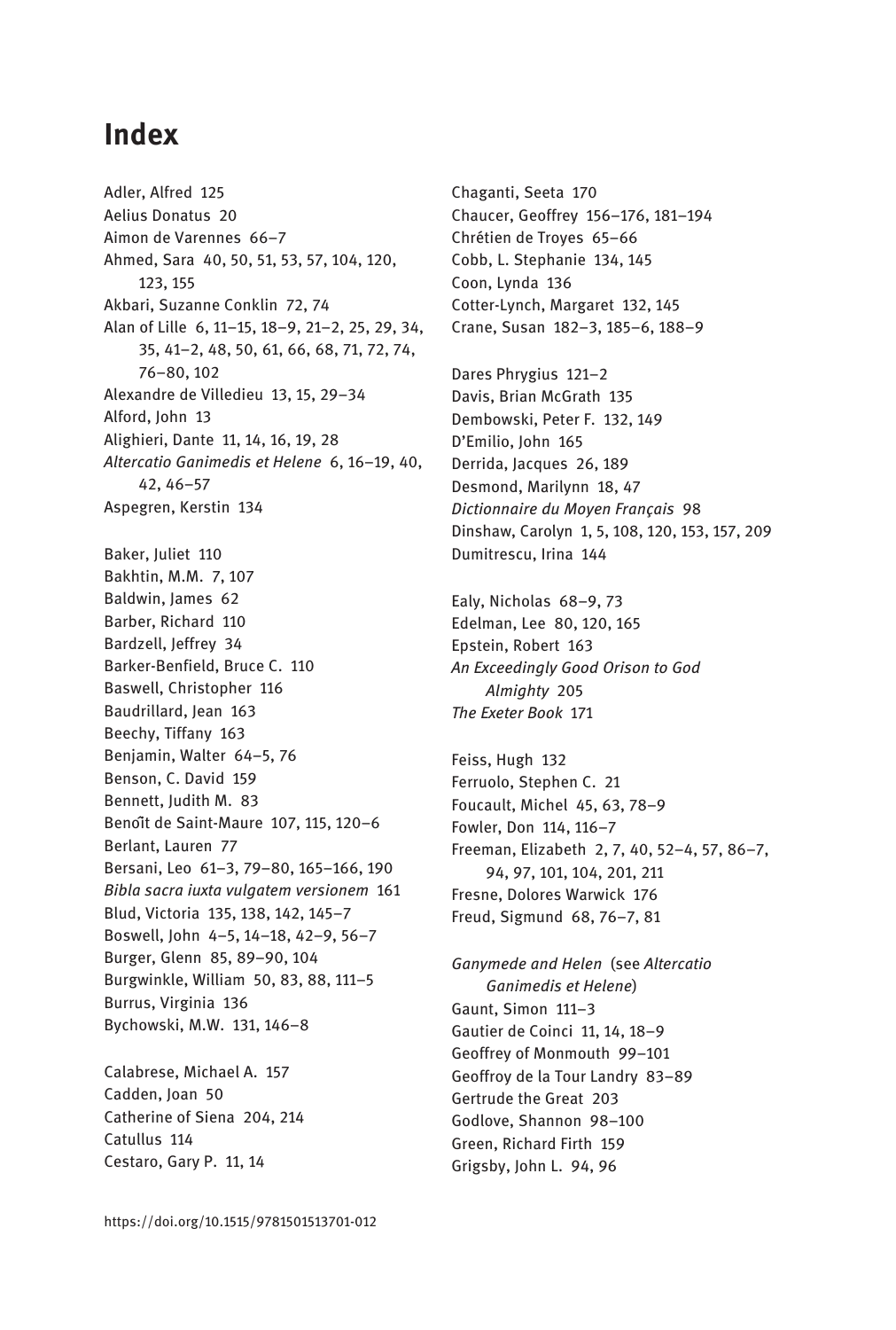Gudmarsdottir, Sigridur 135 Gutt, Blake 131, 135 Guynn, Noah D. 111 Hafner, Susane 111 Haidu, Peter 74-5 Halberstam, J. (see Halberstam, Jack) Halberstam, Jack 6, 39, 44-45, 108-11, 116, 120, 126, 134-135, 148, 165, 216 Harley, Marta Powell 65 Hennessey, Rosemary 154 Heron, Onnaca 143-145 Hicks, Eric 65 Hocquenghem, Guy 77 Holsinger, Bruce 17 Hult, David F 64, 74-5 Ingham, Patricia Clare 100, 158 Irigaray, Luce 207 Isidore of Seville 18, 20, 205 Jagose, Annamarie 3 Johansson, Warren 55 John of Salisbury 13, 15, 18, 22, 25-6,  $28 - 30.36$ Jones, Michael 99 Jordan, Mark 14, 18, 34, 83, 87, 91 Keller, Catherine 134-5, 147 Kim, Dorothy 148 King, Katherine Callen 123 Klaeber's Beowulf 171 Kolve, V.A. 42-3, 52, 55 Kordecki, Lesley 181, 184-5, 187, 189, 191.193 Krueger, Roberta L. 84-5 Kruger, Stephen F. 41, 159 Kuefler, Matthew 43, 56 Kushner, Tony 41, 45-7, 57 Lankewish, Vincent A. 111 Lees, Clare 116, 131, 138-9, 143, 145-8 Legros, Huguette 115 Lehman, Paul 32

Lenzen, Rolf 18, 42 Lightsey, Scott 191, 193 Lochrie, Karma 5, 84, 92 Lombardi, Elena 15, 77 Love, Heather 40, 41, 44-5, 57, 201, 215-6 Lowerre, Sandra 146 Machado, Ana Maria 132, 136, 146 Magennis, Hugh 132-3, 137-44, 149 Makowski, John F. 113 Malo, Robyn 153 Mann, Jill 160 Marie de France 30, 117-9 McAlpine, Monica 159 McInerney, Maud Burnett 117 McNamara, Jo Ann 116, 134, 145 Meban, David 113 Mechtilde 203 Medieval Latin Poems of Male Love and Friendship (see Stehling, Thomas) Miller, Patricia Clark 136 Miller, Robert P. 159 Mills, Robert 84, 96, 148 Montgomery, Benilde 41, 47 Morton, Jonathan 74, 77 Moser, Thomas C. 12 Muñoz, Jose Esteban 3, 77, 165

Newman, Barbara 42, 48, 134, 145 Norris, Robin 136 North, J.D. 52

Octavian 181-3 Ormod, Mark W. 164 Osborn, Marijane 176 Overing, Gillian R. 138 Ovid 18, 33, 47, 63-5, 67, 69, 71, 73-6, 93.114 Ovide moralisé 18, 67

Queers Read This 1

Paetow, Louis John 22 Parry, Adam 115 Pastime of Pleasure 171 Pepin, Ronald E. 132 Percy, William A. 55 Petrus Helias 15, 26, 28-9, 31